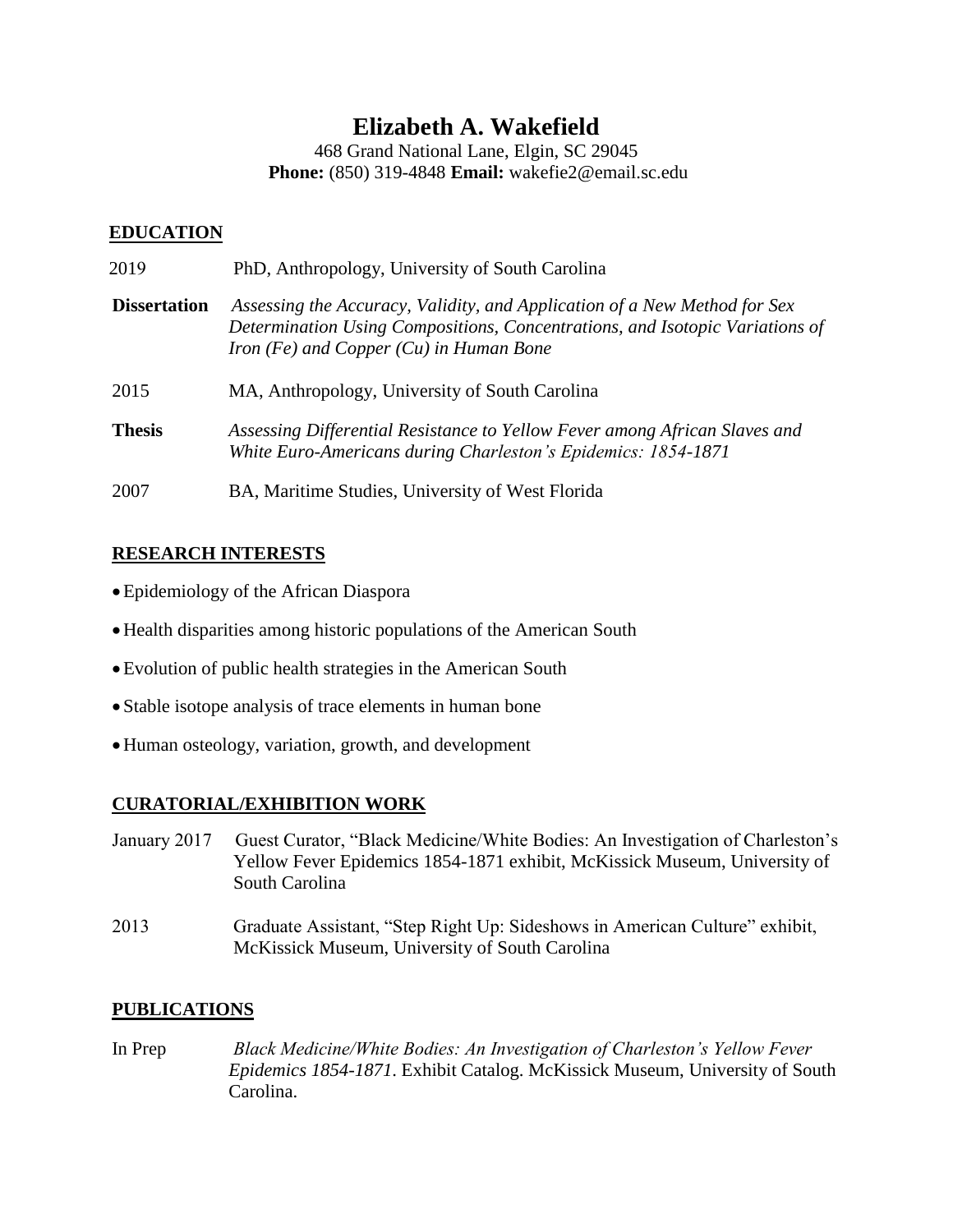### **RESEARCH GRANTS**

- 2017-2018 Recipient of the University of South Carolina SPARC Grant
- 2015-2016 University of South Carolina Institute for African American Research Fellow

#### **OTHER AWARDS**

2006-2007 Dean's List, University of West Florida

#### **CONFERENCE PRESENTATIONS**

- 2014 Wakefield, E. *Yellow Fever and Other Consequences of the African Diaspora*. Paper presented at the First Annual African Diaspora Conference, CUNY, Staten Island, NY
- 2014 Wakefield, E. *Yellow Fever: Black Medicine, White Bodies*. Paper presented at the Southeastern Museum Conference Spotlight on Student Research Exhibit Presentation, Knoxville Tennessee.
- 2014 Wakefield, E. *Assessing Differential Resistance to Yellow Fever among African Slaves and Euro-Americans during Charleston's Epidemics: 1854-1871*. Paper Presented at the 113<sup>th</sup> Annual American Anthropological Association Conference, Washington, D.C.

#### **CAMPUS TALKS**

2017 Wakefield, E. "Black Medicine/White Bodies: An Investigation of Charleston's Yellow Fever Epidemics 1854-1871". Institute for African American Research Fellowship Seminar. McKissick Museum, University of South Carolina. 12 Jan. 2017. Lecture.

#### **TEACHING**

#### **Graduate Assistant**

University of South Carolina, McKissick Museum Summer 2016 Curator of Exhibitions 2012-2014 Chief Folklife Curator

#### **Teaching Assistant**

University of South Carolina, Department of Anthropology Spring 2017 ANTH 362 The Forensics of Sherlock Holmes Spring 2015-Fall 2016 ANTH 161 Human Origins: An Introduction to Biological Anthropology Fall 2015 ANTH 102 Understanding Other Cultures Spring 2014 ANTH 388 Cultures, Pregnancy, and Childbirth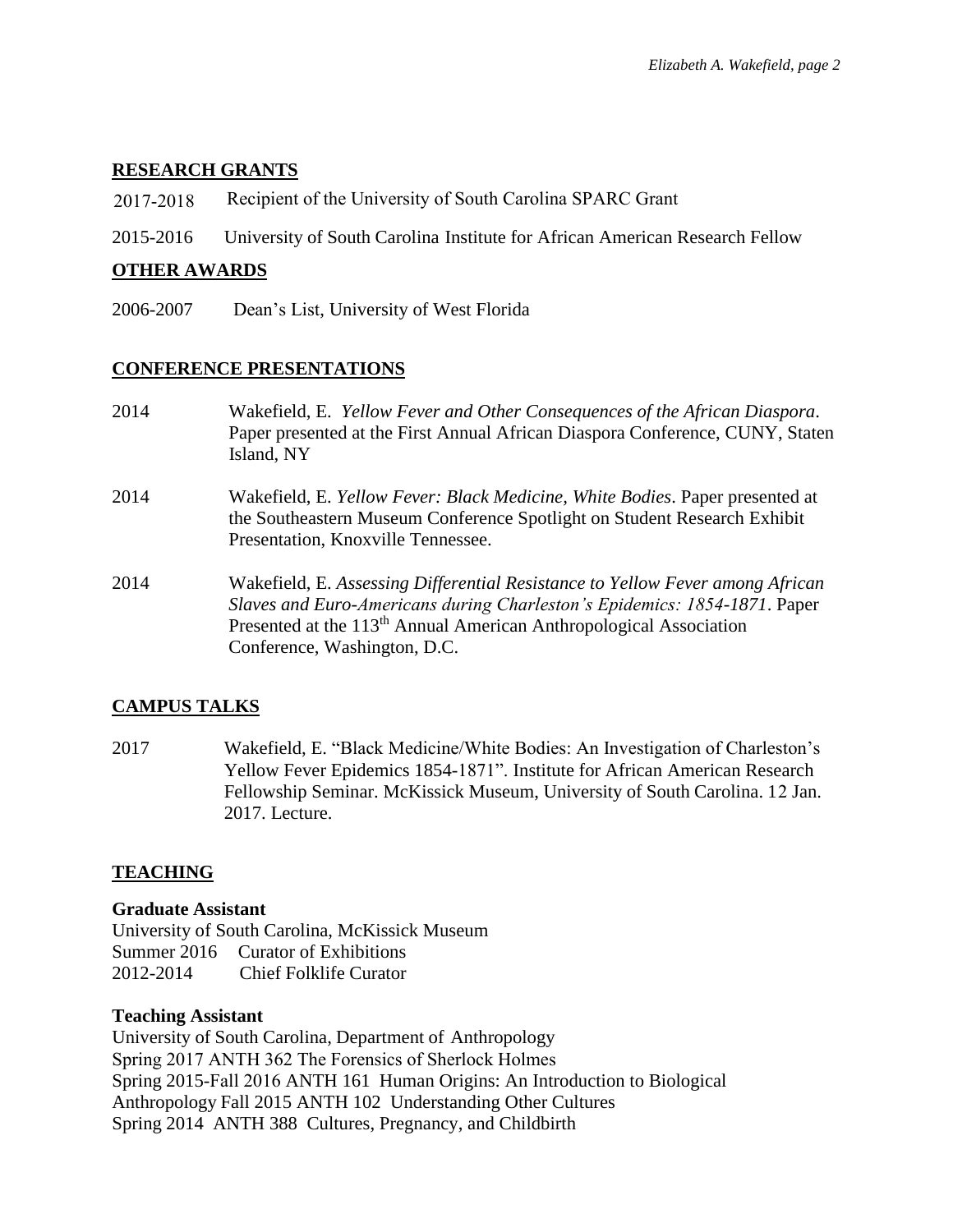# **SERVICE**

| 2013-2014 | University of South Carolina, AGORAE Treasurer                    |
|-----------|-------------------------------------------------------------------|
| 2005-2007 | University of West Florida, President--Catholic Campus Ministries |

# **FIELDWORK**

| Summer 2016 | Dissertation field research. Robert J. Terry Skeletal Collection, Physical<br>Anthropology Division of the American Museum of Natural History at the<br>Museum Support Center of the Smithsonian Institute-Suitland, Washington.                                                       |
|-------------|----------------------------------------------------------------------------------------------------------------------------------------------------------------------------------------------------------------------------------------------------------------------------------------|
| Summer 2013 | Thesis field research. Waring Historical Library, Charleston Historical Society-<br>Charleston, South Carolina.                                                                                                                                                                        |
| Summer 2007 | Combined Terrestrial and Underwater Archaeology Field School. University of<br>West Florida, Pensacola.<br>Terrestrial Excavation Site-Downtown Pensacola Waterfront<br>Maritime Excavation Sites- Emmanuel Point II Shipwreck, Pensacola Bay<br>Seminole Steamer Wreck, Perdido River |

# **CERTIFICATIONS**

| 2015-2018 | CITI certified for human research                              |
|-----------|----------------------------------------------------------------|
| 2007      | Scientific Diver Certification, University of West Florida     |
| 2006      | NAUI Basic Underwater SCUBA certification-Panama City, Florida |

# **OTHER PROFESSIONAL SKILLS**

## **Proficient in the following:**

- PastPerfect Museum Software, v. 5.0
- Final Cut Pro Editing Software
- Adobe Photoshop
- SAS Statistical Software, v. 9.4
- Microsoft Office Suite, v. 2016